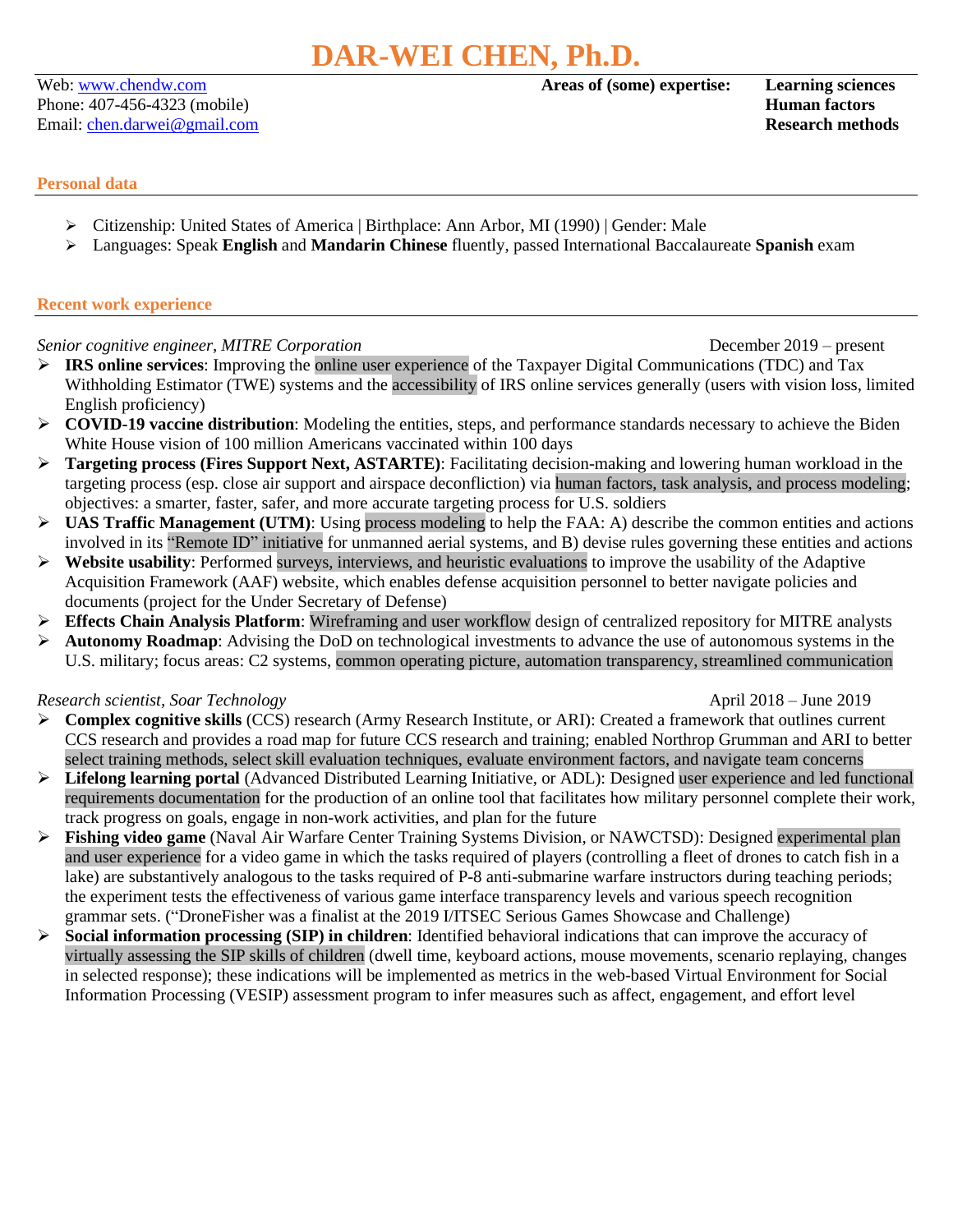## Ph.D., Engineering Psychology **Georgia Institute of Technology** GPA: 3.9

- ➢ Graduation date: May 2018
- $\triangleright$  Dissertation (defended on February 21, 2018 passed with minor revisions) *An investigation of pedagogical interventions within the productive failure methodology* Committee: Richard Catrambone (adviser), Phil Ackerman, Jamie Gorman, Mark Guzdial, Rick Thomas,
- ➢ Minor: Human-Computer Interaction
- ➢ Finalist, James D. Foley Scholarship (GVU, 2017): Named one of the top design/tech PhD students at GT
- ➢ Recipient, Larry S. O'Hara Scholarship (College of Sciences, 2017): Top senior doctoral student in GT CoS
- ➢ Georgia Tech Presidential Fellowship (2012)

# B.S.E., Industrial and Operations Engineering **University of Michigan – Ann Arbor** GPA: 3.5

➢ Graduation date: May 2012

# ➢ Minor: Clarinet Performance

# **Past work experience**

# *Research intern, Army Research Laboratory* Summer 2016

- $\triangleright$  Worked on a simulated shooting range designed to teach cadets marksmanship fundamentals through the use of adaptive tutoring feedback (powered by GIFT, the Generalized Intelligent Framework for Tutoring)
- ➢ Presented work on "productive failure" instructional technique for potential use in future ARL projects
- $\triangleright$  Analyzed existing research on leadership principles for potential use in future ARL projects

# *Columnist, The Michigan Daily* January 2011 – May 2012

- $\triangleright$  Opinion Columnist (Winter 2011, Fall 2011, Winter 2012): Wrote bi-weekly columns on current events
- ➢ Editorial Board (Winter 2012): Reviewed newspaper's positions on current issues

# *Research intern, Institute for Simulation and Training* Summer 2010, Summer 2011

- $\triangleright$  CDL Driver Distraction study (funded by Department of Transportation): Examined the effects of various distractions on commercialized truck drivers while recording EEG and ECG responses
- ➢ Perceptually-informed Virtual Environment study (PerceiVE; funded by the Office of Naval Research): Examined the effects of visual fidelities on training transfer while recording EEG and ECG responses
- ➢ Mixed Initiative eXperimental (MIX) testbed: Helped design experiments on human-robot interaction in multitasking and multi-modal environments (funded by Army Research Laboratory)
- ➢ Robotics Collaborative Technology Alliance (funded by Army Research Laboratory): Presented a literature review on human-robot interaction

# **Professional affiliations**

*Human Factors and Ergonomics Society – Georgia Tech chapter* (2012-2018; served as president in 2015-2016)

*Human Factors and Ergonomics Society* (2012 – present)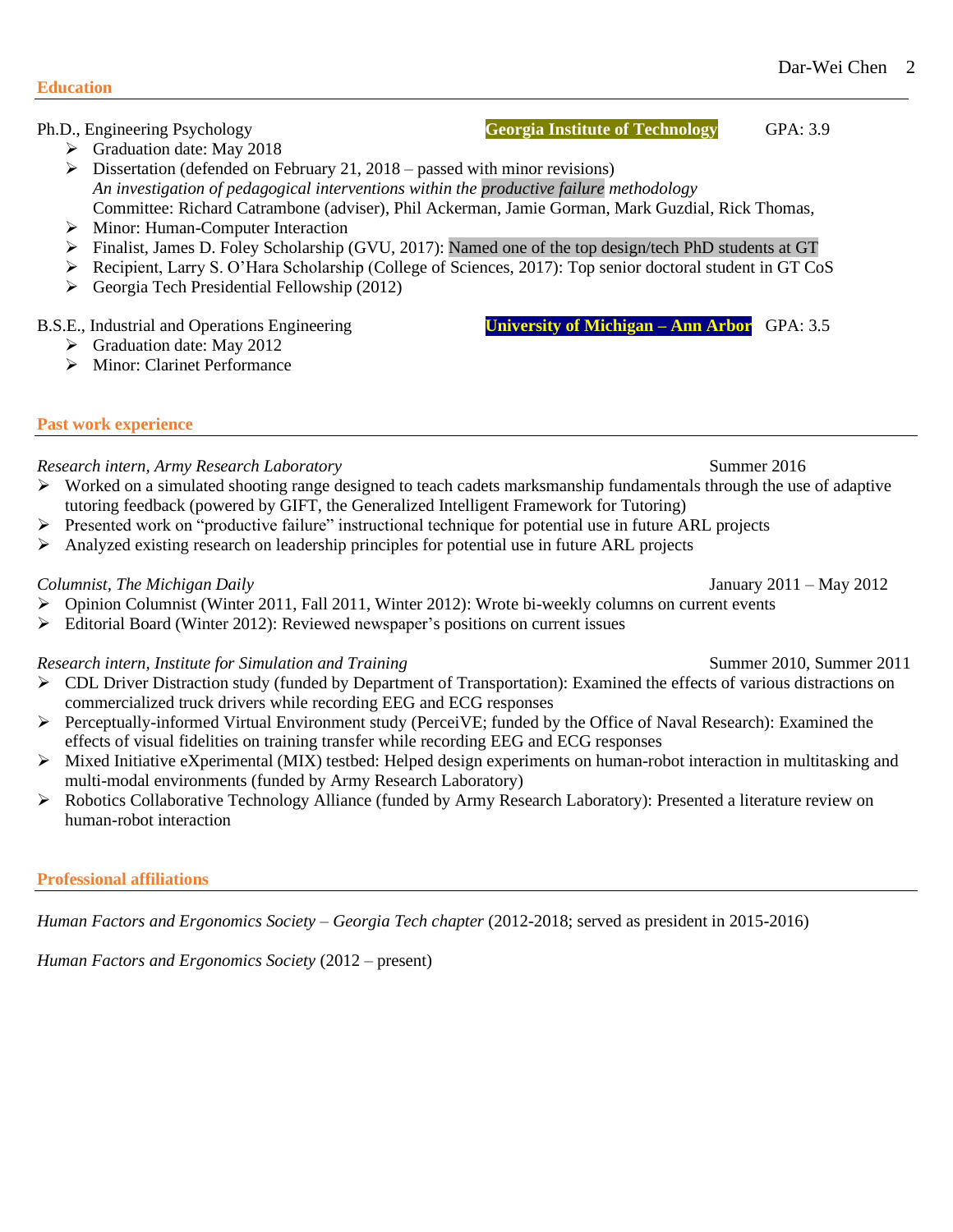- **Chen, D.**, Chase, V., Burkhardt, M., & Agulto, A. (2016). Using industrial engineering and human factors design principles to improve accuracy and speed of drug selection. *Joint Commission Journal of Quality and Patient Safety*, *42* (10), 473-477.
- Gable, T.M., **Chen, D.**, Darling, C.M., McGlynn, S., Kazi, S., Preusse, K., Yoo, A., & Schaeffer, L.M. (2016). Recommendations for improving the American voting process through the application of human factors principles. *Ergonomics in Design: The Quarterly of Human Factors Applications*, *24* (3), 4-8.
- Goldberg, B., Amburn, C., Ragusa, C., & **Chen, D.** (2017). Modeling Expert Behavior in Support of an Adaptive Psychomotor Training Environment: A Marksmanship Use Case. *Intl. Journal of Artificial Intelligence in Education*, *28* (2), 194-224.
- Margulieux, L.E., **Chen, D.**, McDonald, J.D., Bujak, K.R., Gable, T.M., Darling, C.M., Schaeffer, L.M, & Barg-Walkow, L.H. (2016). Online Collaboration Applications Evaluated by Ease of Use. *Ergonomics in Design: The Quarterly of Human Factors Applications*, *24* (2), 21-30.

### **Book chapters**

- Folsom-Kovarik, J.T., **Chen, D.**, Mostafavi, B., & Freed, M. (2019). *Personalization*. In J.J. Vogel-Walcutt (Ed.), *Advanced Distributed Learning – Academy.*
- Schaeffer, L.M., Margulieux, L.E., **Chen, D.**, & Catrambone, R. (2016). Feedback via Educational Technology. In L. Lin & R. Atkinson (Eds.), *Educational Technologies: Challenges, Applications, and Learning Outcomes*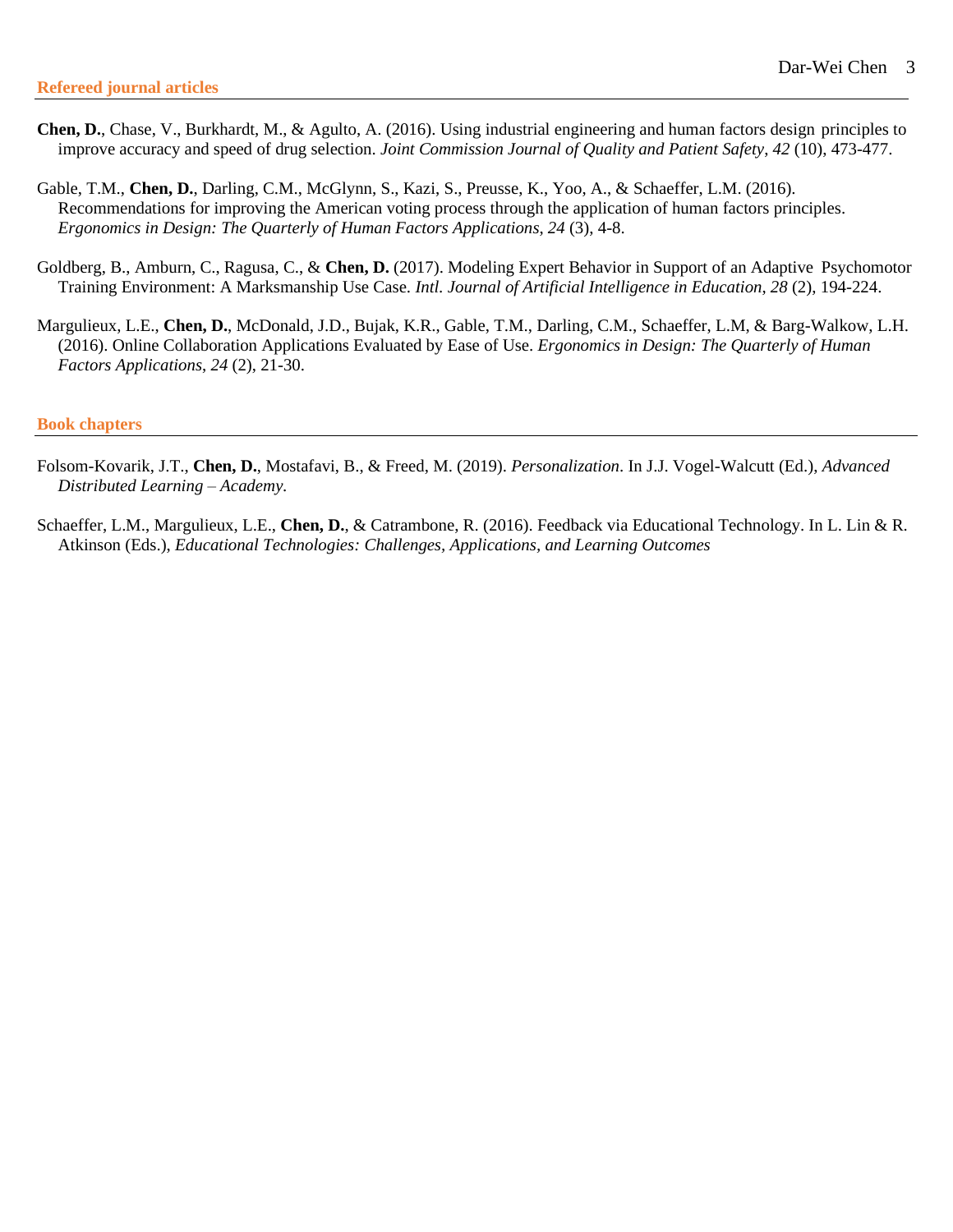- Amburn, C.R., Goldberg, B.S., **Chen, D.**, Ragusa, C., Boyce, M.W., & Shorter, P. (2016). Effects of equipment on model development for adaptive marksmanship trainers. Paper presented at the *Interservice/Industry Training, Simulation, and Education Conference* (I/ITSEC) 2016, Orlando, FL.
- **Chen, D.** & Catrambone, R. (2019). Productive failure and subgoal scaffolding in novel domains. *Proceedings of the 21st International Conference on Human-Computer Interaction*.
- **Chen, D.** & Catrambone, R. (2016). Facilitating spatial task learning in interactive multimedia environments while accounting for individual differences and task difficulty. *Proceedings of the 38th Annual Meeting of the Cognitive Science Society* (pp. 1925-1930). Austin, TX: Cognitive Science Society.
- **Chen, D.** & Catrambone, R. (2015). Paper vs. Screen: Effects on Reading Comprehension, Metacognition, and Reader Behavior. *Proceedings of the 59th Annual Meeting of the Human Factors and Ergonomics Society* (pp. 332-336). Santa Monica, CA: Human Factors and Ergonomics Society. [Best Student Paper, Education Technical Group – HFES 2015]
- **Chen, D.** & Catrambone, R. (2014). Effects of multimedia interactivity on spatial task learning outcomes.*Proceedings of the 58th Annual Meeting of the Human Factors and Ergonomics Society* (pp. 1356-1360). Santa Monica, CA: Human Factors and Ergonomics Society.
- **Chen, D.**, Neville, K.J., Massey, L., Burbelo, G.A., Blankenbeckler, P.N., Normand, S., & Uhl, E. (2019). Toward a definition of complex cognitive skill. *Proceedings of the 63rd Annual Meeting of the Human Factors and Ergonomics Society.*
- **Chen, D.**, Schaeffer, L.M., Preusse, K., Gable, T.M., Hartzell, C., McGlynn, S., Yoo, A., Gipson, C., & Kim, D. (2018). Improving the U.S. Adult Immunization Schedule by Applying Usability Principles. *Proceedings of the 62nd Annual Meeting of the Human Factors and Ergonomics Society*. Santa Monica, CA: Human Factors and Ergonomics Society.
- Cochran, Z., Tomlinson, B., **Chen, D.**, & Patel, K. (2014). LightWeight: Wearable Resistance Rehab Visualization. *Proceedings of the 27th Annual ACM Symposium on User Interface Software and Technology* (pp. 101-102). New York, NY: Association for Computing Machinery.
- Folsom-Kovarik, J. & **Chen, D.** (2018). Data Analytics Can Make Existing Web-Delivered Assessments More Informative [Abstract]. *Proceedings of the 59th Annual Meeting of the Psychonomic Society* (p. 64). Madison, WI: Psychonomic Society.
- Folsom-Kovarik, J., **Chen, D.**, Mostafavi, B., & Brawner, K. (2019). Measuring the complexity of learning content to enable automated comparison, recommendation, and generation. *Proceedings of the 21st International Conference on Human-Computer Interaction*.
- Neville, K.J., **Chen, D.**, Massey, L., Cowell, T.S., Burbelo, G.A., Blankenbeckler, P.N., Normand, S., & Uhl, E. (2019). A complex cognitive skills framework. *Proceedings of the 14th International Conference of Naturalistic Decision Making.*
- Sollins, B., **Chen, D.**, Reinerman-Jones, L.E., & Tarr, R. (2014). Truck Driving Distractions: Impact on Performance and Physiological Response. *Proceedings of the 58th Annual Meeting of the Human Factors and Ergonomics Society* (pp. 2171- 2175). Santa Monica, CA: Human Factors and Ergonomics Society.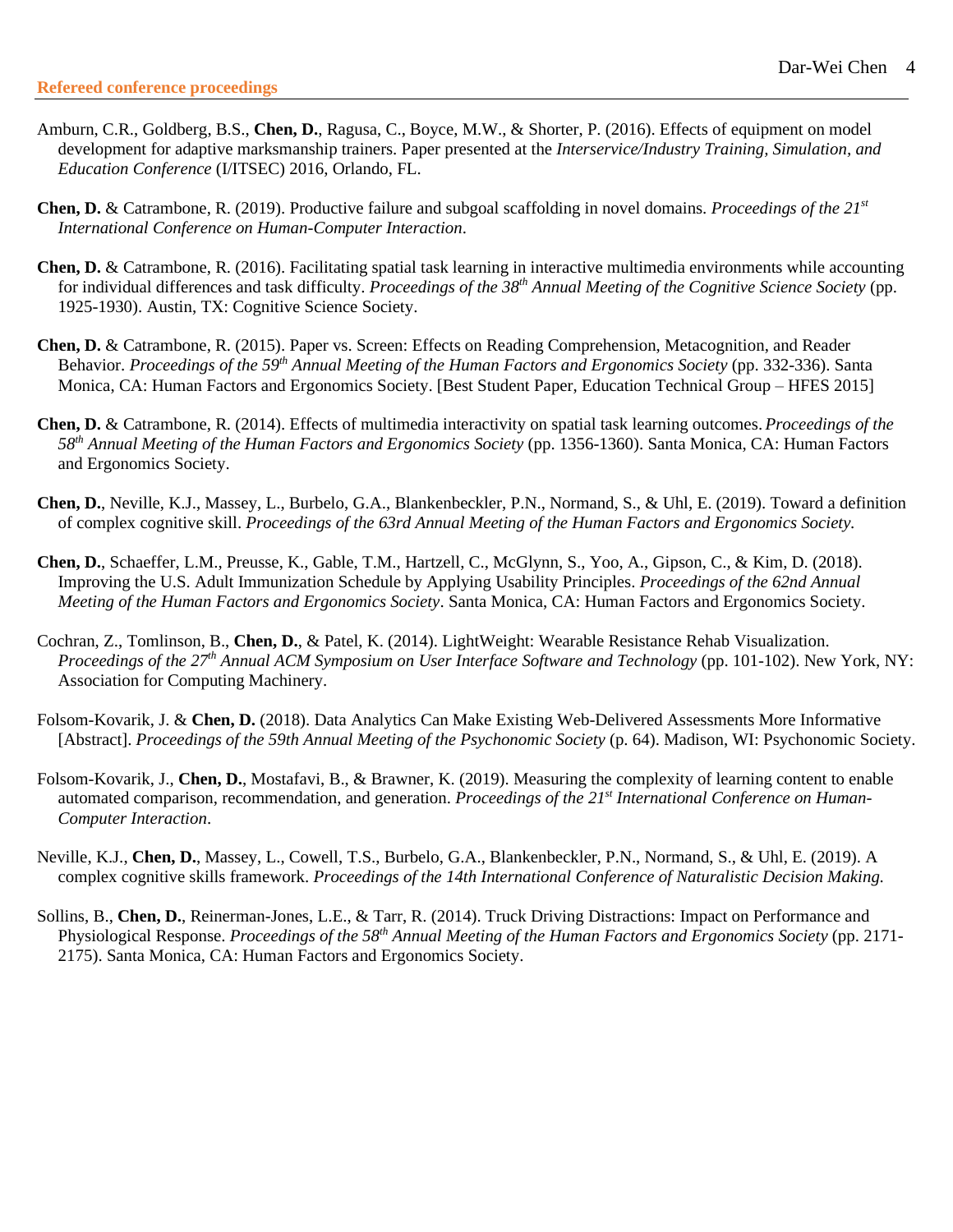- Amburn, C.R., Goldberg, B.S., **Chen, D.**, Ragusa, C., Boyce, M.W., & Shorter, P. (2016, December). *Effects of equipment on model development for adaptive marksmanship trainers*. Interservice/Industry Training, Simulation, and Education Conference, Orlando, FL.
- **Chen, D.** & Catrambone, R. (2016, August). *Facilitating Spatial Task Learning in Interactive Multimedia Environments While Accounting For Individual Differences and Task Difficulty*. Cognitive Science Society 38th Annual Meeting, Philadelphia, PA.
- **Chen, D.** & Catrambone, R. (2015, October). *Paper vs. Screen: Effects on Reading Comprehension, Metacognition, and Reader Behavior.* Human Factors and Ergonomics Society 59<sup>th</sup> Annual Meeting, Los Angeles, CA.
- **Chen, D.** & Catrambone, R. (2014, October). *Effects of multimedia interactivity on spatial task learning outcomes.* Human Factors and Ergonomics Society 58<sup>th</sup> Annual Meeting, Chicago, IL.
- **Chen, D.**, Neville, K.J., Massey, L., Burbelo, G.A., Blankenbeckler, P.N., Normand, S., & Uhl, E. (2019). *Toward a definition of complex cognitive skill.* 63rd Annual Meeting of the Human Factors and Ergonomics Society, Seattle, WA.
- **Chen, D.**, Schaeffer, L.M., Preusse, K., Gable, T.M., Hartzell, C., McGlynn, S., Yoo, A., Gipson, C., & Kim, D. (2018). *Improving the U.S. Adult Immunization Schedule by Applying Usability Principles*. 62nd Annual Meeting of the Human Factors and Ergonomics Society, Philadelphia, PA.
- Cochran, Z., Tomlinson, B., **Chen, D.**, & Patel, K. (2014, October). *LightWeight: Wearable Resistance Rehab Visualization*. 27<sup>th</sup> Annual ACM Symposium on User Interface Software and Technology, Honolulu, Hawaii.
- Folsom-Kovarik, J. & **Chen, D.** (2018). *Data Analytics Can Make Existing Web-Delivered Assessments More Informative*. 59th Annual Meeting of the Psychonomic Society, New Orleans, LA.
- Folsom-Kovarik, J., **Chen, D.**, Mostafavi, B., & Brawner, K. (2019, July). *Measuring the complexity of learning content to enable automated comparison, recommendation, and generation*. 21st International Conference on Human-Computer Interaction, Orlando, FL.
- Neville, K.J., **Chen, D.**, Massey, L., Cowell, T.S., Burbelo, G.A., Blankenbeckler, P.N., Normand, S., & Uhl, E. (2019, June). *A complex cognitive skills framework.* 14th International Conference of Naturalistic Decision Making, San Francisco, CA.
- Sollins, B., **Chen, D.**, Reinerman-Jones, L.E., & Tarr, R. (2014, October). *Truck Driving Distractions: Impact on Performance and Physiological Response.* Human Factors and Ergonomics Society 58th Annual Meeting, Chicago, IL.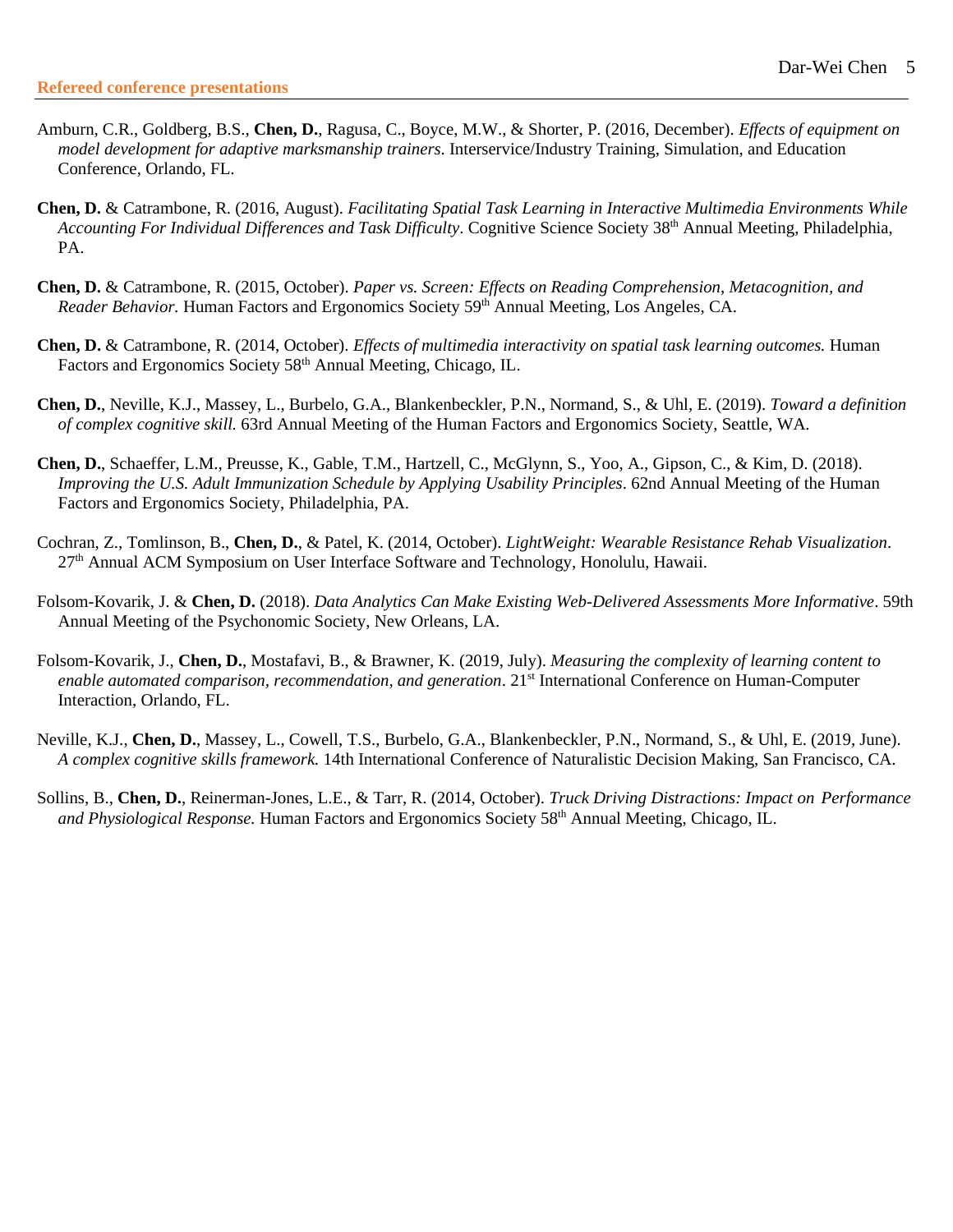| <b>Honors and awards</b> |
|--------------------------|
|--------------------------|

| Catalyst Award (MITRE)<br>> Description: "stand-out contributions that align with our values and behaviors"<br>Role (May 2022): Recognized for helping MITRE complete its largest IRS usability task to date<br>➤<br>> Role (March 2022): Built process models to depict roles of new DARPA technologies in targeting processes<br>> Role (June 2021): Co-authored report that compared various C2 systems for JADC2 CFT and Joint Staff J6 | Recipient: 3 times                 | last: 2022 |
|---------------------------------------------------------------------------------------------------------------------------------------------------------------------------------------------------------------------------------------------------------------------------------------------------------------------------------------------------------------------------------------------------------------------------------------------|------------------------------------|------------|
| Spark and Applause awards (MITRE)<br>$\triangleright$ Description: Appreciation awards from colleagues for contributions to project work                                                                                                                                                                                                                                                                                                    | Recipient: 7 times                 | last: 2021 |
| I/ITSEC Serious Games Showcase and Challenge<br>> Description: Recognizing the year's best in delivering instructional material through games<br>> Role: User experience, experimental design (Game: "DroneFisher")                                                                                                                                                                                                                         | Finalist                           | 2019       |
| James D. Foley Scholarship (GVU Center)<br>► Description: Awarded to top PhD students in design- and technology-related research areas at Georgia Tech                                                                                                                                                                                                                                                                                      | Finalist                           | 2017       |
| Award for Excellence in Medication Safety<br>> Description: National award from American Society of Health-System Pharmacists recognizes "significant institution-<br>wide system improvements relating to medication use."<br>$\triangleright$ Role: Led student portion of team during Phase I of project                                                                                                                                 | Finalist                           | 2017       |
| Larry S. O'Hara Scholarship<br>> Description: Presented to a top senior-level doctoral student in the Georgia Tech College of Sciences                                                                                                                                                                                                                                                                                                      | Recipient                          | 2017       |
| Graduate Student Instructor of the Year - School of Psychology<br>> Description: Recognized as best graduate student instructor in the Georgia Tech School of Psychology for 2016-2017                                                                                                                                                                                                                                                      | Recipient                          | 2016-2017  |
| Human Factors and Ergonomics Society Student Chapter Awards<br>> Description: Georgia Tech chapter of HFES fulfilled service, outreach, collaboration, and improvement criteria<br>$\triangleright$ Role: President during 2015-2016 school year                                                                                                                                                                                            | Gold Award                         | 2015-2016  |
| <b>Best Student Paper Award - HFES Education Technical Group</b><br>> Description: Paper titled "Paper vs. Screen: Effects on Reading Comprehension, Metacognition, and Reader Behavior"<br>was unanimously ranked as the best student paper in the Education Technical Group for the HFES 2015 conference                                                                                                                                  | Recipient                          | Oct. 2015  |
| <b>National Ergonomics Month Action Plans</b><br>> Description (2015): Georgia Tech's plan (Space Race: Humans vs. Aliens) won first place in call for ideas about how to<br>promote awareness of human factors and ergonomics.<br>$\triangleright$ Description (2014): Georgia Tech's plan (Bad Design Atlanta) won second place<br>$\triangleright$ Role: Co-authored both submission documents and event plans                           | Gold (Oct. '15), Silver (Oct. '14) |            |
| Human Factors and Ergonomics Society "Voting System of Tomorrow" competition<br>> Description: Georgia Tech won first place in an HFES-sponsored competition offering teams the opportunity to re-<br>design the American voting process with a human factors focus.<br>$\triangleright$ Role: One of three team leaders (led team during writing phase and ballot interface design phase)                                                  | First place                        | Oct. 2014  |
| Best of the Michigan Daily<br>$\triangleright$ Description: Wrote the newspaper's best opinion column of the week (as decided by managing editors)                                                                                                                                                                                                                                                                                          | Recipient $(4x)$                   | 2011-2012  |
| Eugene Bossart Concerto Competition (University of Michigan)<br>> Description: Won grand prize and performed Concertino (Weber) with the Campus Symphony at Hill Auditorium                                                                                                                                                                                                                                                                 | Winner                             | Apr. 2011  |
| George M. Landes Prize for Technical Communication (freshman division)<br>$\triangleright$ Description: Team won second place in a technical writing competition (topic: bi-leaflet heart valves)                                                                                                                                                                                                                                           | Runner-up                          | Apr. 2009  |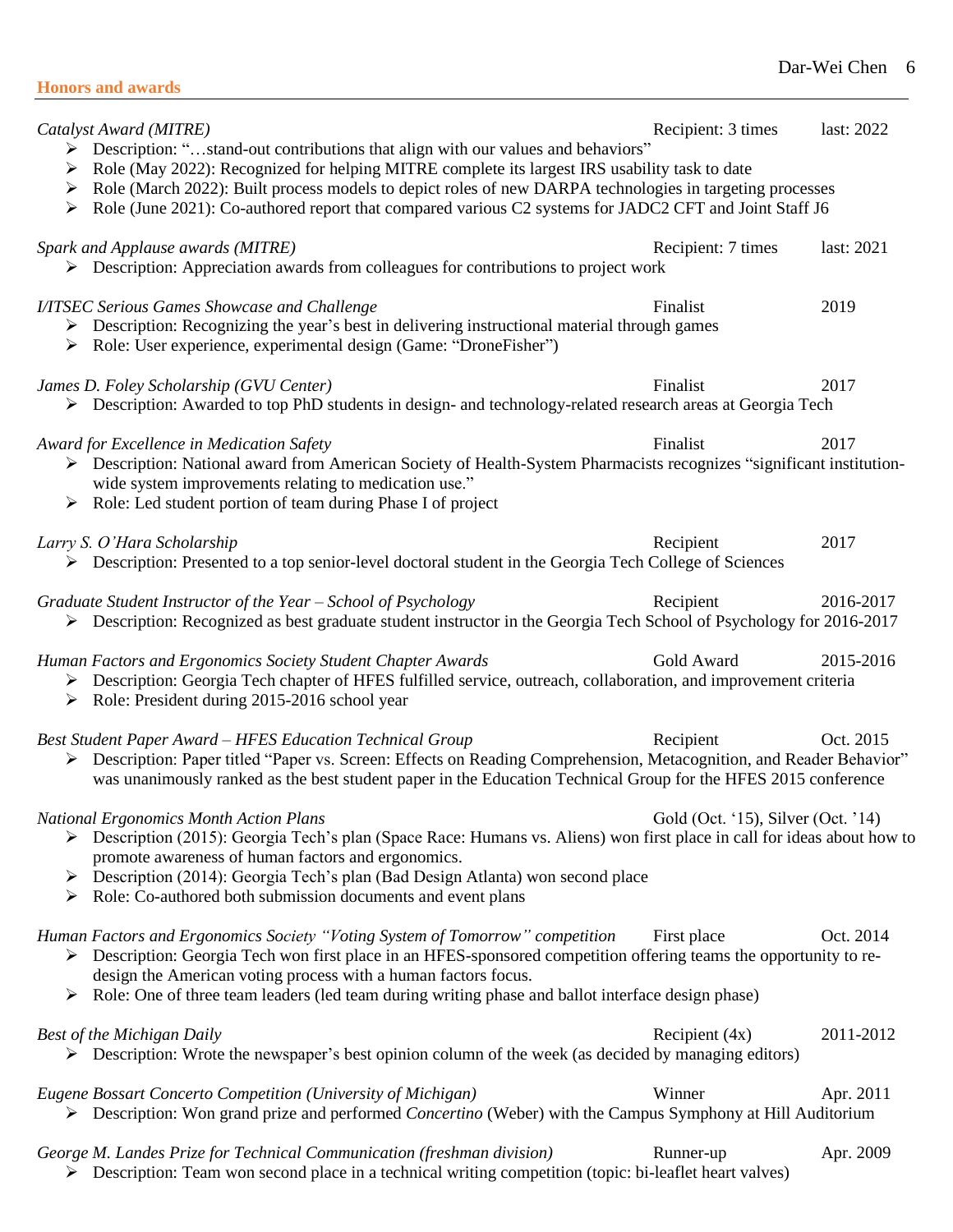| <b>Service and professional activities</b> |  |
|--------------------------------------------|--|
|                                            |  |

| Engineering psychology student representative to the faculty (Georgia Tech)<br>> Represented the engineering psychology department's doctoral students in monthly meetings of the engineering<br>psychology faculty and general faculty                                                                                                                                                                                                                                                                                   | 2016-2017 school year   |
|---------------------------------------------------------------------------------------------------------------------------------------------------------------------------------------------------------------------------------------------------------------------------------------------------------------------------------------------------------------------------------------------------------------------------------------------------------------------------------------------------------------------------|-------------------------|
| Immunization schedule redesign (Centers for Disease Control)<br>> Led HFES student chapter in redesign of CDC immunization schedules to be used in doctors' offices for reference<br>(supervisor: Dr. David Kim)                                                                                                                                                                                                                                                                                                          | 2015-2016 school year   |
| Leucine Zipper Science Show (part of the Atlanta Science Festival)<br>$\triangleright$ Used card tricks to illustrate various scientific concepts                                                                                                                                                                                                                                                                                                                                                                         | March 2015              |
| Guest speaker, Winter Park High School<br>$\triangleright$ As past graduate (c/o 2008), spoke to freshmen about life/career opportunities after high school                                                                                                                                                                                                                                                                                                                                                               | March 2015              |
| <b>Global Social Venture Competition</b><br>$\triangleright$ Judged first round of idea submissions by aspiring entrepreneurs                                                                                                                                                                                                                                                                                                                                                                                             | December 2014           |
| <b>Bad Design Atlanta (part of National Ergonomics Month)</b><br>$\triangleright$ Judged submissions from contest entrants                                                                                                                                                                                                                                                                                                                                                                                                | Fall 2014               |
| The Psychology of Card Magic (presentation to the Atlanta Science Tavern)<br>$\triangleright$ Presented card tricks to attendees and explained the psychology concepts underlying the tricks                                                                                                                                                                                                                                                                                                                              | August 2014             |
| Lab representative, Engineering Psychology Advisory Committee<br>> Represented the Problem Solving and Educational Technology (PSET) laboratory in meetings with faculty and other<br>lab representatives to discuss current issues in the engineering psychology program                                                                                                                                                                                                                                                 | 2013-2014 school year   |
| Atlanta Science Festival<br>> Wrote proposal for Georgia Tech chapter of HFES to receive science demonstration funds                                                                                                                                                                                                                                                                                                                                                                                                      | March 2014              |
| Merit Badge Day<br>> Talked to local Boy Scout troop (Griffin, GA) about scientific research and higher education                                                                                                                                                                                                                                                                                                                                                                                                         | <b>July 2013</b>        |
| Fernbank Museum's "Science at Hand" Day<br>$\triangleright$ Performed demonstrations regarding the importance of user-centered design                                                                                                                                                                                                                                                                                                                                                                                     | November 2012           |
| Code cart medication drawer redesign - Ann Arbor Veterans Affairs Hospital<br>Used human factors principles to create user-friendly medication drawers<br>➤<br>Finalist for 2017 ASHP Award for Excellence in Medication Safety<br>➤<br>Improved nurses' retrieval speed and accuracy compared to existing drawer design<br>➤<br>Work was presented at 2013 American Society of Health-System Pharmacists (ASHP) conference<br>➤<br>"Easy-read" vial holders patented by Health Care Logistics (Patent US 20150014492 A1) | January 2012 - May 2012 |

➢ Partners: University of Michigan Health Services, Health Care Logistics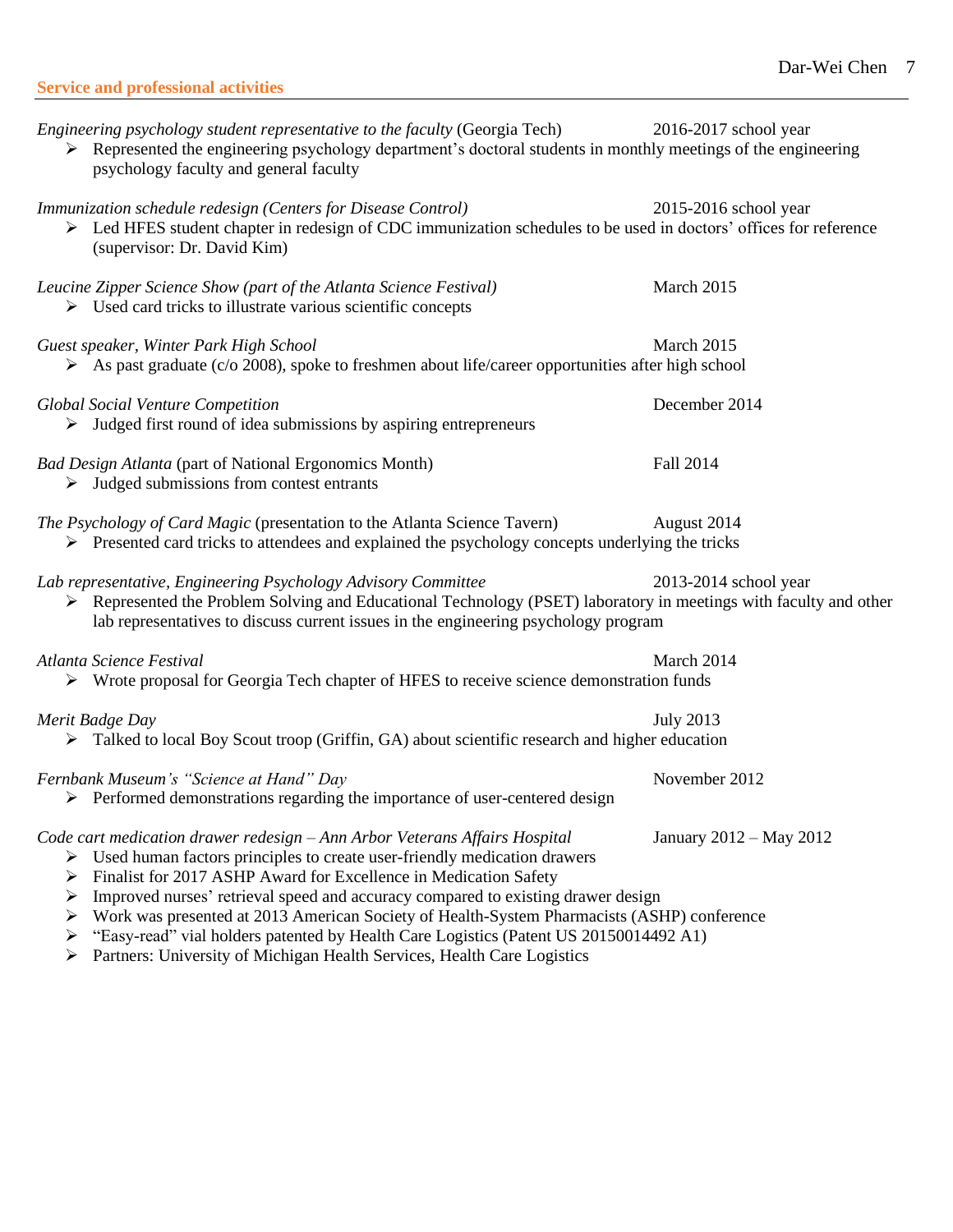## **Review work**

# Journals

- ➢ *IEEE Transactions on Human-Machine Systems*
- ➢ *Theoretical Issues in Ergonomics Science*
- ➢ *Journal on Multimodal User Interfaces*

## **Conferences**

| $\triangleright$ IEEE Systems, Man, and Cybernetics Society (SMC)                        | 2021, 2022 |
|------------------------------------------------------------------------------------------|------------|
| $\triangleright$ Interservice/Industry Training, Simulation, and Education (I/ITSEC)     | 2018       |
| $\triangleright$ Cognitive Science Society (CogSci)                                      | 2016, 2017 |
| $\triangleright$ International Conference on Human-Computer Interaction (HCII)           | 2016       |
| $\triangleright$ International Conference on Applied Human Factors and Ergonomics (AHFE) | 2016       |
| $\triangleright$ Human Factors and Ergonomics Society (HFES)                             | 2015       |

# Books

- ➢ *Educational Technologies: Challenges, Applications, and Learning Outcomes (Lin & Atkinson, 2016)*
- ➢ *Trust in Human-Robot Interaction (Nam & Lyons, 2020)*

## **Teaching**

| Instructor of record – Georgia Institute of Technology, School of Psychology<br>$\triangleright$ Engineering Psychology (undergraduate)                                                                                              | 3 times (last: Spring 2018) |
|--------------------------------------------------------------------------------------------------------------------------------------------------------------------------------------------------------------------------------------|-----------------------------|
| Laboratory instructor – Georgia Institute of Technology, School of Psychology<br>$\triangleright$ Research Methods (undergraduate)                                                                                                   | 4 times (last: Spring 2017) |
| Co-instructor – Georgia Institute of Technology, School of Psychology<br>$\triangleright$ Introduction to Psychology                                                                                                                 | Aug. $2014 - Dec. 2014$     |
| <i>"Psychology of Magic"</i> guest lectures<br>$\triangleright$ Course: Sensation and Perception (5 times)<br>$\triangleright$ Course: Engineering Psychology (5 times)<br>$\triangleright$ Course: Cognitive Psychology (2 times)   | 2014-2018                   |
| Graduate teaching assistant – Georgia Institute of Technology, School of Psychology<br>$\triangleright$ Introduction to Psychology<br>$\triangleright$ Cognitive Psychology (undergraduate)<br>Research Methods (undergraduate)<br>➤ | Aug. $2012 - May 2016$      |
| Instructional aide – University of Michigan, Industrial and Operations Engineering<br>$\triangleright$ Instructional Aide – Entrepreneurship                                                                                         | Jan. $2012 - May 2012$      |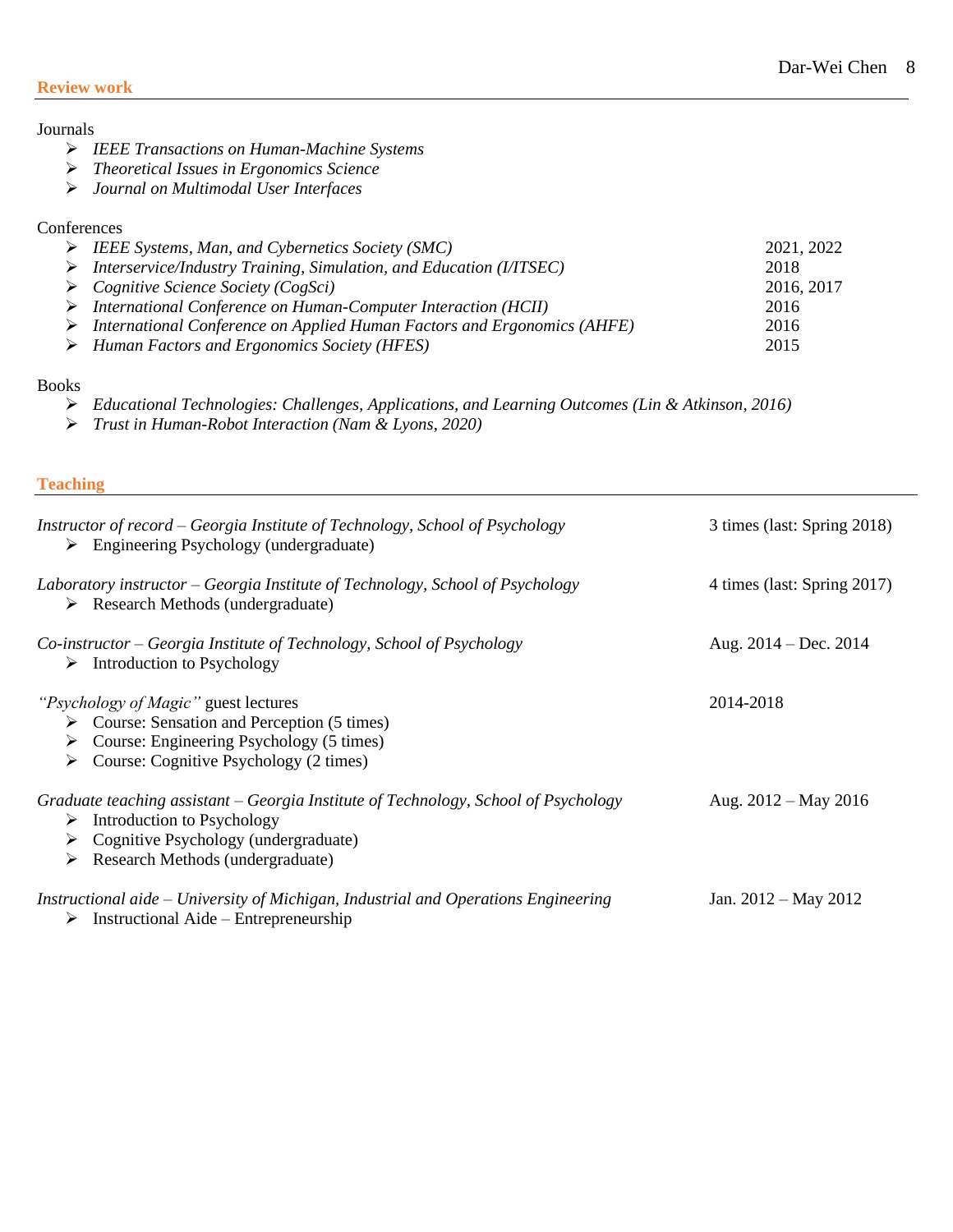- **Chen, D.** (2015, November). *Productive failure.* Invited presentation to Georgia Tech Engineering Psychology Colloquia Series, Georgia Institute of Technology, Atlanta, GA.
- **Chen, D.** (2013, April). *Effects of multimedia interactivity on spatial task learning outcomes.* Invited presentation to Georgia Tech Engineering Psychology Colloquia Series, Georgia Institute of Technology, Atlanta, GA.

#### **Other conference presentations**

- **Chen, D.**, Gable, T., Gipson, C., Kazi, S., Preusse, K., & White, C. (2015, October). *Engineering psychology laboratories – Georgia Tech School of Psychology*. Human Factors and Ergonomics Society 59th Annual Meeting, Los Angeles, CA.
- Gable, T., **Chen, D.,** Illingworth, D., McGlynn, S., & Mumma, J. (2014, October). *Engineering psychology laboratories in the Georgia Tech School of Psychology.* Human Factors and Ergonomics Society 58<sup>th</sup> Annual Meeting, Chicago, IL.
- **Chen, D.** (2014, March). *Comparing usage of metacognitive prompts in reading from screens and paper*. Poster presented at the Georgia Tech Research and Innovation Conference, Georgia Institute of Technology, Atlanta, GA.

#### **Miscellaneous presentations**

- **Chen, D.** (2014, April). *Effects of multimedia interactivity on spatial task learning outcomes.* Presentation at the 2014 Spring GVU Digital Media Research Showcase, Georgia Institute of Technology, Atlanta, GA.
- **Chen, D.** (2013, November). *Effects of multimedia interactivity on spatial task learning outcomes.* Presentation at the Institute for People and Technology Forum, Georgia Institute of Technology, Atlanta, GA.
- **Chen, D.** (2013, October). *Effects of multimedia interactivity on spatial task learning outcomes.* Presentation at the 2013 Fall GVU Digital Media Research Showcase, Georgia Institute of Technology, Atlanta, GA.
- Bujak, K.R., Margulieux, L.E., **Chen, D.**, Schaeffer, L.M., & Hughes, G.C. (2013, April). *Understanding cognition to design better learning experiences*. Presentation at the 2013 Spring GVU Digital Media Research Showcase, Georgia Institute of Technology, Atlanta, GA.
- **Chen, D.**, Lloyd, D., Maziar, N., & Ramanathan, V. (2012, April). *Emergency Code Cart Medicine Tray Redesign*. Poster presented at the Winter Michigan Engineering Design Expo, University of Michigan, Ann Arbor, MI.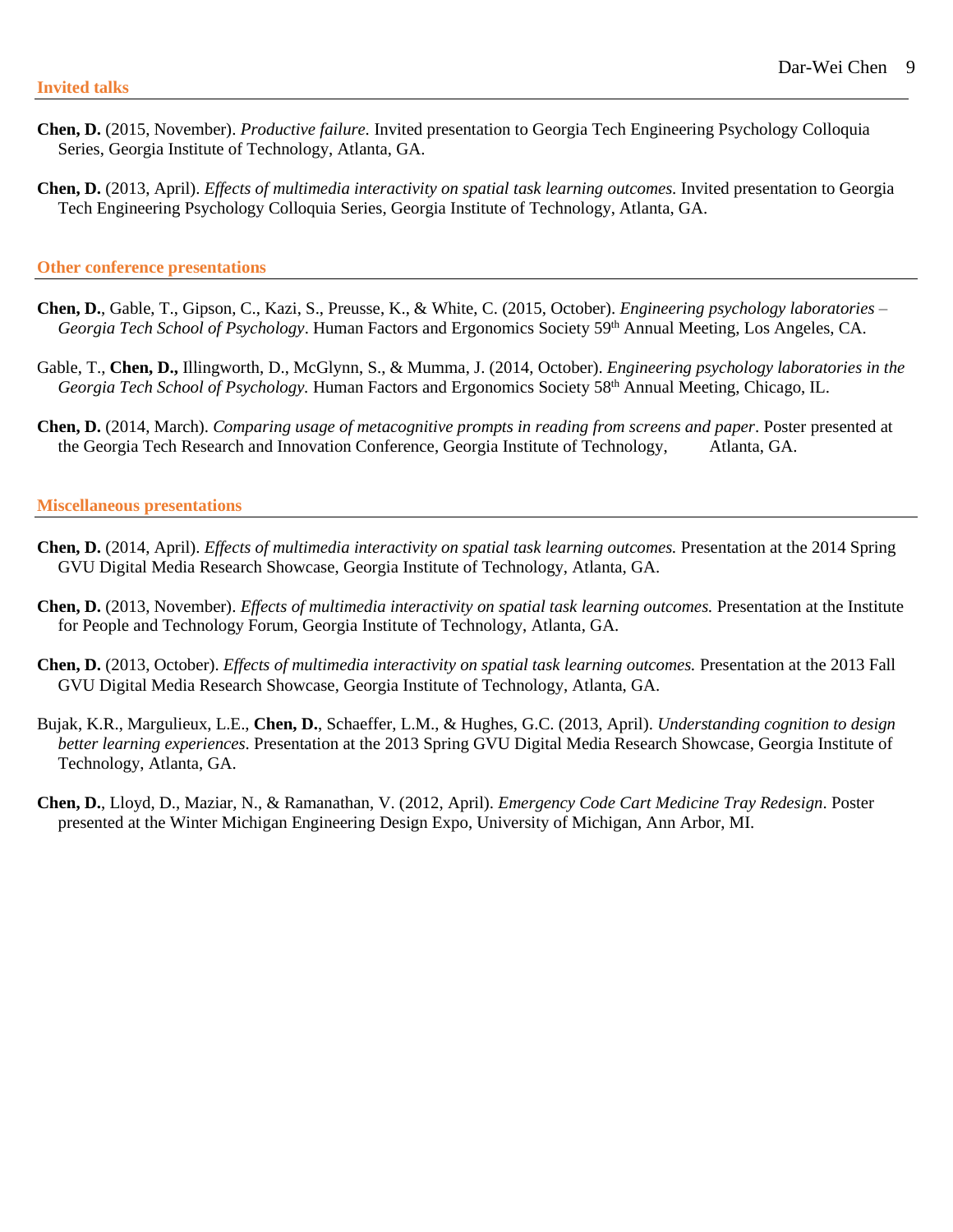- Applied Cognition and Training in Immersive Virtual Environments Laboratory. (2012, December). STEM Student Showcase*. Science & Technology Innovations, Fall 2012*. Retrieved from: [http://www.active.ist.ucf.edu/Portals/1/Docs/ST\\_Innovations\\_Fall2012\\_LowRes.pdf](http://www.active.ist.ucf.edu/Portals/1/Docs/ST_Innovations_Fall2012_LowRes.pdf)
- Cockrum, T. & Brown, J. (2015, February 24). Research on Multimedia Interactivity with Dar-Wei Chen. *Flipped Learning Podcast.* Retrieved from: [http://flippedlearning.edreach.us/2015/02/25/flipped-learning-118-research-on](http://flippedlearning.edreach.us/2015/02/25/flipped-learning-118-research-on-)interactive-multimedia-with-dar-wei-chen/
- Cohn, J. (2011, October 26). Daily Deadline. *The New Republic*. Retrieved from: [http://www.newrepublic.com/blog/jonathan](http://www.newrepublic.com/blog/jonathan-)cohn/96737/daily-deadline-mississippi-v-birth-control
- The Garage (2018, September 4). Print vs. screen: How to remember what you read. *The Garage*. Retrieved from: https://garage.ext.hp.com/us/en/modern-life/reading-on-screen-on-paper-printing.html
- Human Factors and Ergonomics Society. (2014, November 10). Design Competition Teams Recognized for Advancing Voting Technology. *HFES News*. Retrieved from: [https://www.hfes.org/web/DetailNews.aspx?](https://www.hfes.org/web/DetailNews.aspx)Id=360
- IANS (2016, May). Download these free web apps to multi-task better. Featured in Yahoo!News, The Times of India, The Economic Times, The Statesman, Business Standard, Zee News, The Free Press Journal, Three Novices, Udaipur Kiran, Download Jozz, Vishva Times, LA Indian, Seattle Indian, Can India.
- Preston, J. (2016, May). Georgia Tech research finds that web apps for the workplace succeed to varying degrees. *GVU Center News Brief*. <http://gvu.gatech.edu/georgia-tech-researchers-find-web-apps-workplace-are-succeeding-varying-degrees>
- Preston, J. (2015, January 28). What the Rubik's Cube teaches us about online learning. *GVU Center News*. Retrieved from: http://gvu.gatech.edu/what-rubiks-cube-teaches-us-about-online-learning
- Smith, L. (2016, May). Which free web apps for collaboration are the most user-friendly?. Featured in EurekAlert.org, Newswise.com, Phys.org, Livenetworknews.com, Scienmag.com, Allmagnews.com, Healthmedicinet.com, Science Codex.
- Woods, S. (2017, February). FanRag Sports: The Starting 5. [https://www.fanragsports.com/nba/starting-5-nba-trade-deadline](https://www.fanragsports.com/nba/starting-5-nba-trade-deadline-defined-unintended-consequences/)[defined-unintended-consequences/](https://www.fanragsports.com/nba/starting-5-nba-trade-deadline-defined-unintended-consequences/)